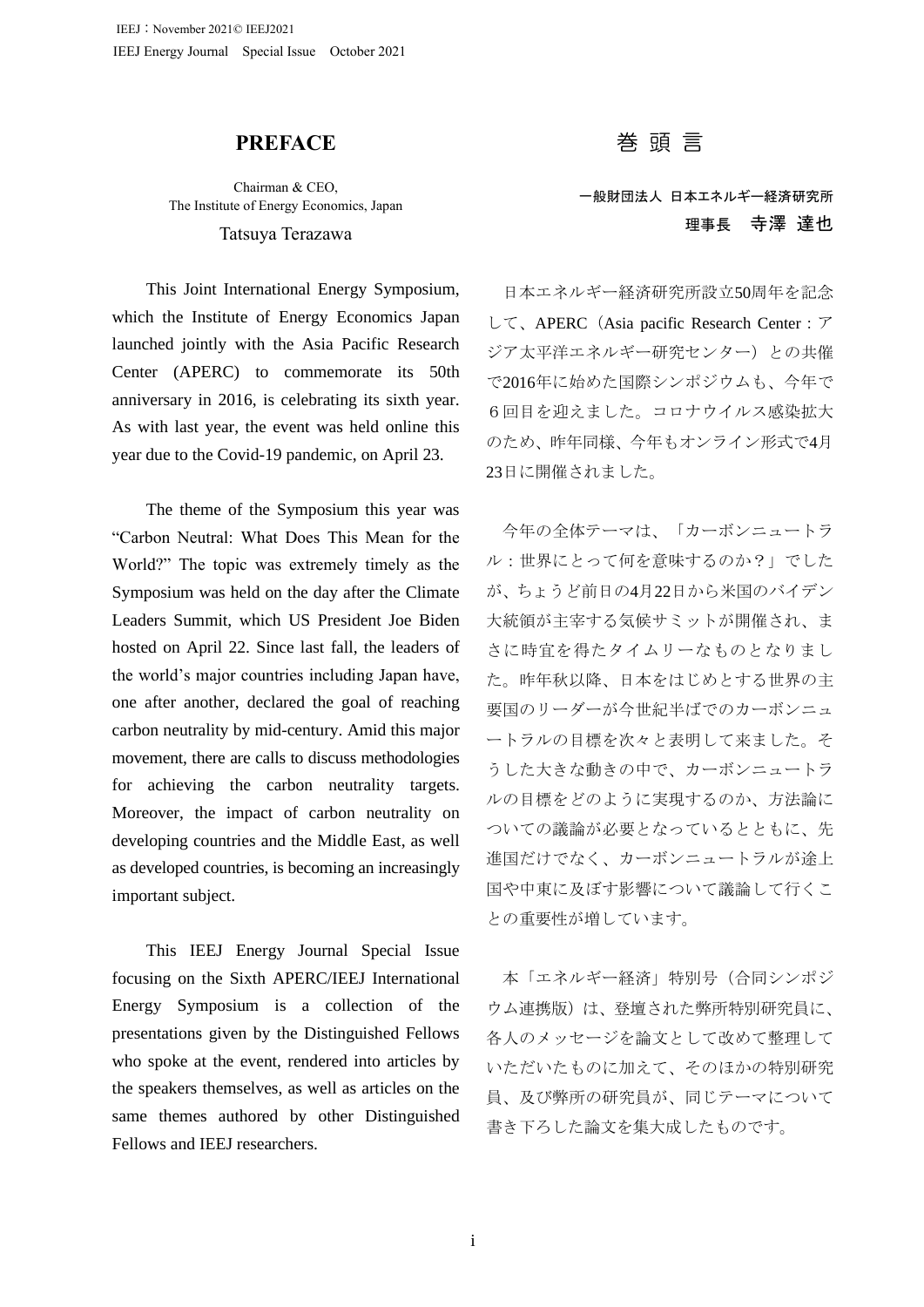There were three subthemes, which we believe address the questions many people may have.

The first subtheme was "Can the World Achieve Carbon Neutrality?"

Are the carbon neutrality goals pledged by the leaders of major countries realistic and achievable? What bottlenecks might there be, and what actions must governments, companies, and other actors now take?

The second subtheme was "Can Developing Countries Pursue the Dual Goals of Carbon Neutrality and Economic Growth?"

Is carbon neutrality something that brings opportunities to developing countries, or are they just obstacles? What do they need for simultaneously achieving carbon neutrality and economic growth: longer timeframes or decarbonization technologies? What kind of support do they need from developed countries?

The third subtheme was "How Will the Middle East Respond to the Global Carbon Neutral Movement?"

How will the carbon neutrality movement impact the Middle East, which so far has relied heavily on oil and gas revenues? Under such circumstances, what are some of the challenges the Middle East will face in achieving prosperity and stability, most notably decarbonizing fossil fuels?

I succeeded Masakazu Toyoda as Chairman & CEO of IEEJ on July 1. How to address the carbon neutrality target is the priority issue for myself as well. It is a formidable challenge and there is still no clear, established path to solving it.

以下の3つのサブテーマがあり、多くの皆様 が抱く疑問に対応したものになっています。

第一に、「世界はカーボンニュートラルを実現 できるか?」というものです。

主要国のリーダー達が表明したカーボンニュ ートラルの目標は現実的にも実現できるものな のでしょうか?また、そのためにはどういうボ トルネックがあって、政府、企業など各アクタ ーは、今、何をしないといけないのでしょうか?

第二に、「途上国は、カーボンニュートラルと 経済成長を両立できるのか?」というものです。

カーボンニュートラルは、途上国にとって単 なる足かせなのか、あるいは機会をもたらすも のなのでしょうか?途上国がカーボンニュート ラルと経済成長を両立させるためには、何が必 要なのでしょうか?より長い時間でしょうか、 脱炭素技術でしょうか、先進国からのどういう 支援なのでしょうか?

第三に、「中東は、世界のカーボンニュートラ ルにどう対応するのか?」というものです。

これまで石油・ガスからの収入に大きく依存 してきた中東が、カーボンニュートラルに向け た流れの中でどういう影響を受けるのでしょう か?その中で中東の発展と安定のために、化石 燃料の脱炭素化をはじめ、どのような課題があ るのでしょうか?

私自身、本年7月1日に前任の豊田正和を引 き継いで弊所の理事長に就任しました。まさに カーボンニュートラルにどう取り組んで行くの かが最大の課題となっています。極めて難しい 課題であり、明確な道筋が確立されている訳で はありません。今後カーボンニュートラルに向